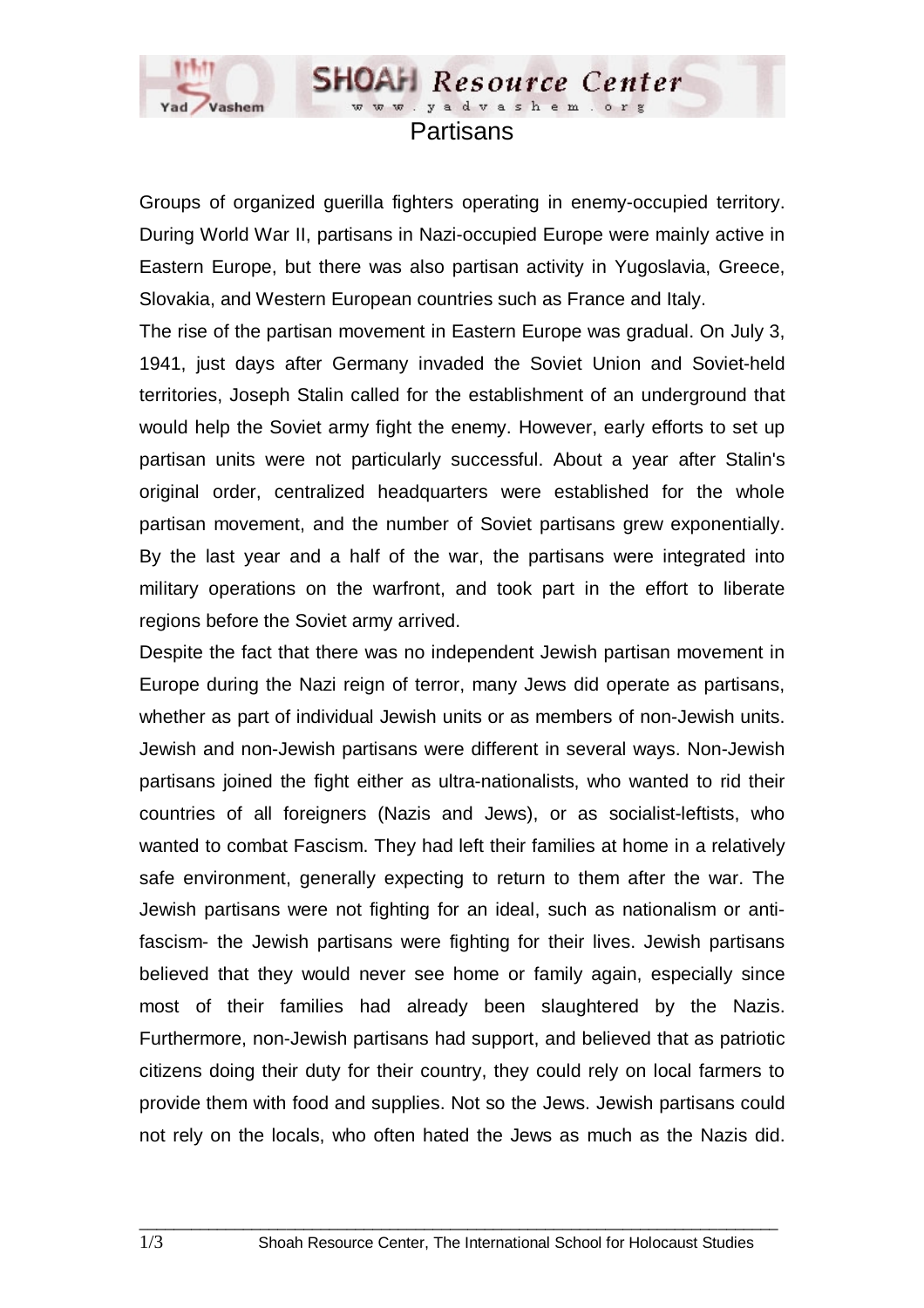

The Jewish partisan was a stranger, and had a very slight chance of actually surviving in the forest.

**SHOAH Resource Center** www.yadvashem.org

Just to become a partisan, a Jew had to overcome all sorts of hurdles. First, he had to escape from a Ghetto. After a successful getaway, he had to enter the forest, and locate a partisan base whose members may or may not have been willing to accept him. Even if the partisan group did agree to accept him into its ranks, the Jew, being a Jew, was not always treated as an equal (outside of Eastern Europe, Jews were generally accepted into partisan units as equals). Despite all these obstacles, Jewish partisan activity in Eastern Europe swelled to considerable proportions. Scholars believe that some 20,000-30,000 Jews participated in the partisan units in the forests, where they carried out daring raids and rescue operations.

The Eastern European forest was a natural place for Jews running from the Nazis to hide and regroup for partisan activity. First, the territory was full of thick woodlands and many swamps, which provided ample cover. Second, many of the Jews had lived in nearby areas before the war and were familiar with the terrain, and thus were able to adapt to life in the forests. After the Germans launched mass murder campaigns in Belorussia and the Ukraine during the second half of 1941, many Jews felt that their only choice was to flee to the forests. From that time on, Belorussia had the largest concentration of partisans in Eastern Europe. By late August 1941 there were some 230 partisan units in the region, with about 5,000 fighters (Jewish and non-Jewish). Just two years later the numbers had multiplied greatly, with 243,000 partisans in 1943 and 374,000 in 1944.

Many Jewish partisans in Belorussia had their own units that operated as part of the general Belorussian partisan movement, although some of these Jewish units lost their Jewish character over time. The largest Jewish unit in Belorussia was led by the Bielski brothers; operating in the Naliboki Forest, it consisted of 1,200 people, including partisans and a family camp (see also Bielski, Tuvia). The Zorin unit, led by Shalom Zurin, included 800 Jews. Many other Jewish partisan units were active in the Lipiczany Forest.

The partisan movement in Lithuania developed much later than the one in Belorussia. It was in Vilna, Lithuania that Jewish Youth Movement leader

 $\_$  ,  $\_$  ,  $\_$  ,  $\_$  ,  $\_$  ,  $\_$  ,  $\_$  ,  $\_$  ,  $\_$  ,  $\_$  ,  $\_$  ,  $\_$  ,  $\_$  ,  $\_$  ,  $\_$  ,  $\_$  ,  $\_$  ,  $\_$  ,  $\_$